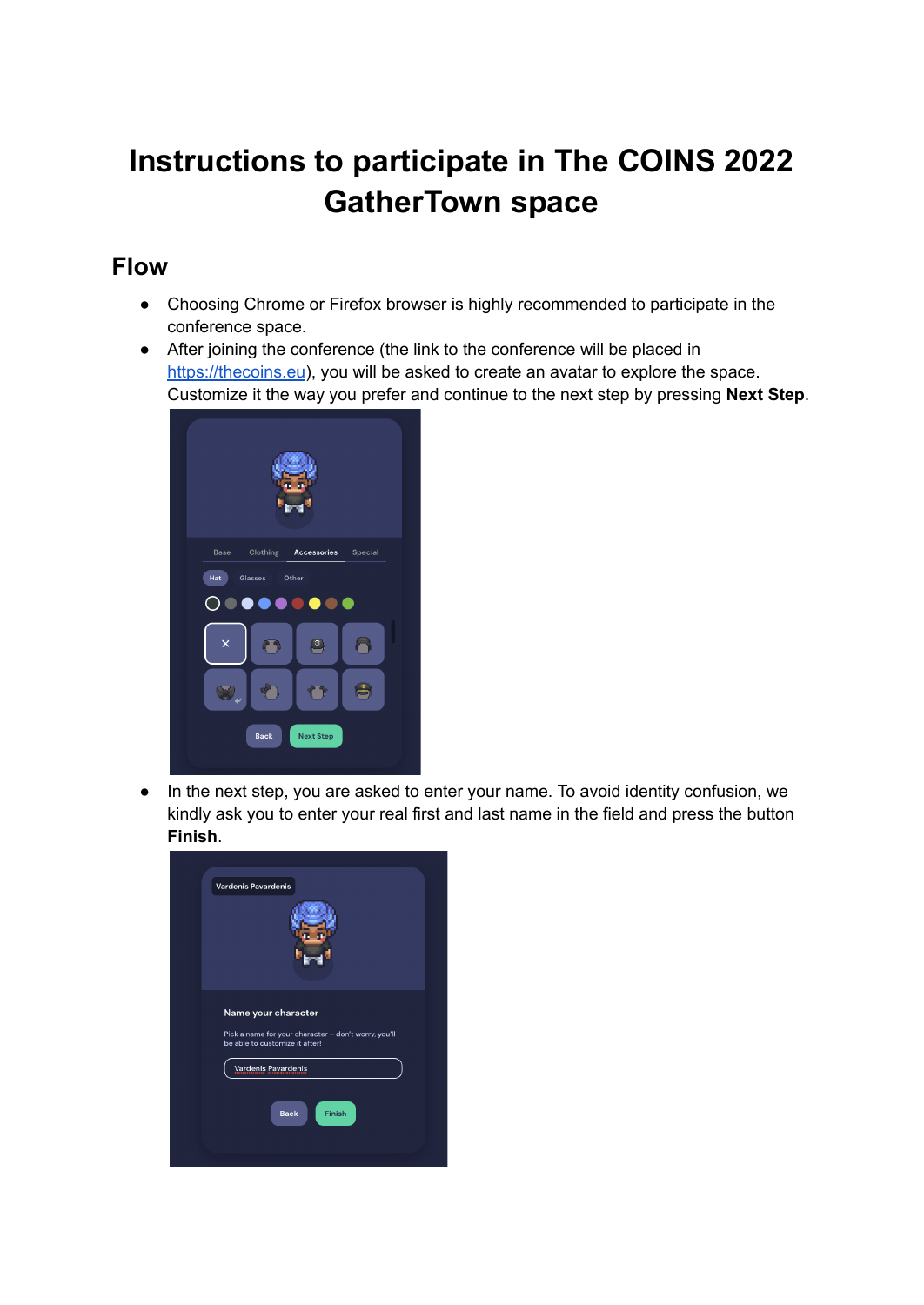● Make sure that your camera, microphone, and speakers are working so you would get the full experience of the conference with an opportunity to chat with other participants in real time. Once these settings are set, press the **Join the Gathering** button.



- In the next step, you will be welcomed with a short tutorial (approximately, 3 minutes long) on using the Gather platform. If you are familiar with this platform, feel free to skip the tutorial, otherwise, enjoy the learning process! You can use the section "Using Gather" below for the recap.
- After the tutorial, you will be taken to the entrance of the conference space.



- a. In the **Help** section you will find the duplicate of these instructions, the map of the conference space, and the program of the event.
- b. If you face a problem that cannot be solved by the information provided there, feel free to contact the user named **The COINS HELP**. It can be done by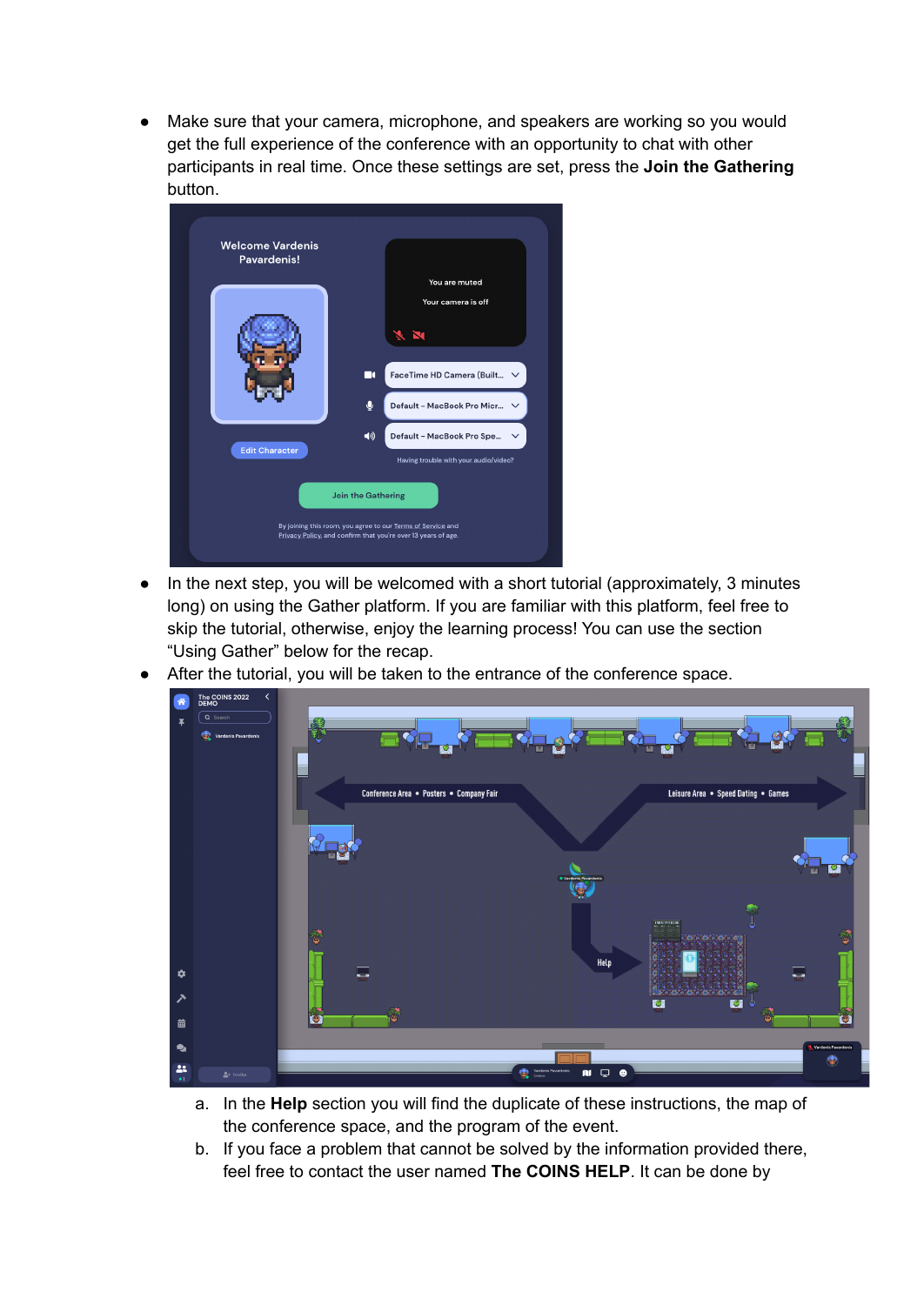

By clicking on selection field on the right of the word **To**, you will access the list of all addressee options. During the conference, you will find a user named **The COINS HELP**, to whom you could write a direct message.

- As can be seen on the map, the doors to the left will take you to the conference area with posters and the company fair. The doors to the right will take you to the leisure area that can be explored in the breaks between lectures.
- **To watch lectures, you should enter the large auditorium area** (to the left of the poster area, see the map). Once you enter the auditorium, take a seat on one of the chairs and **press X button to get the link to the Zoom call, where the lecture takes place.**
	- a. After pressing the link, you will be transferred to the Zoom platform, and Gather experience will be paused.
	- b. In order to come back to Gather, close the Zoom app and press the green button "Re-enter".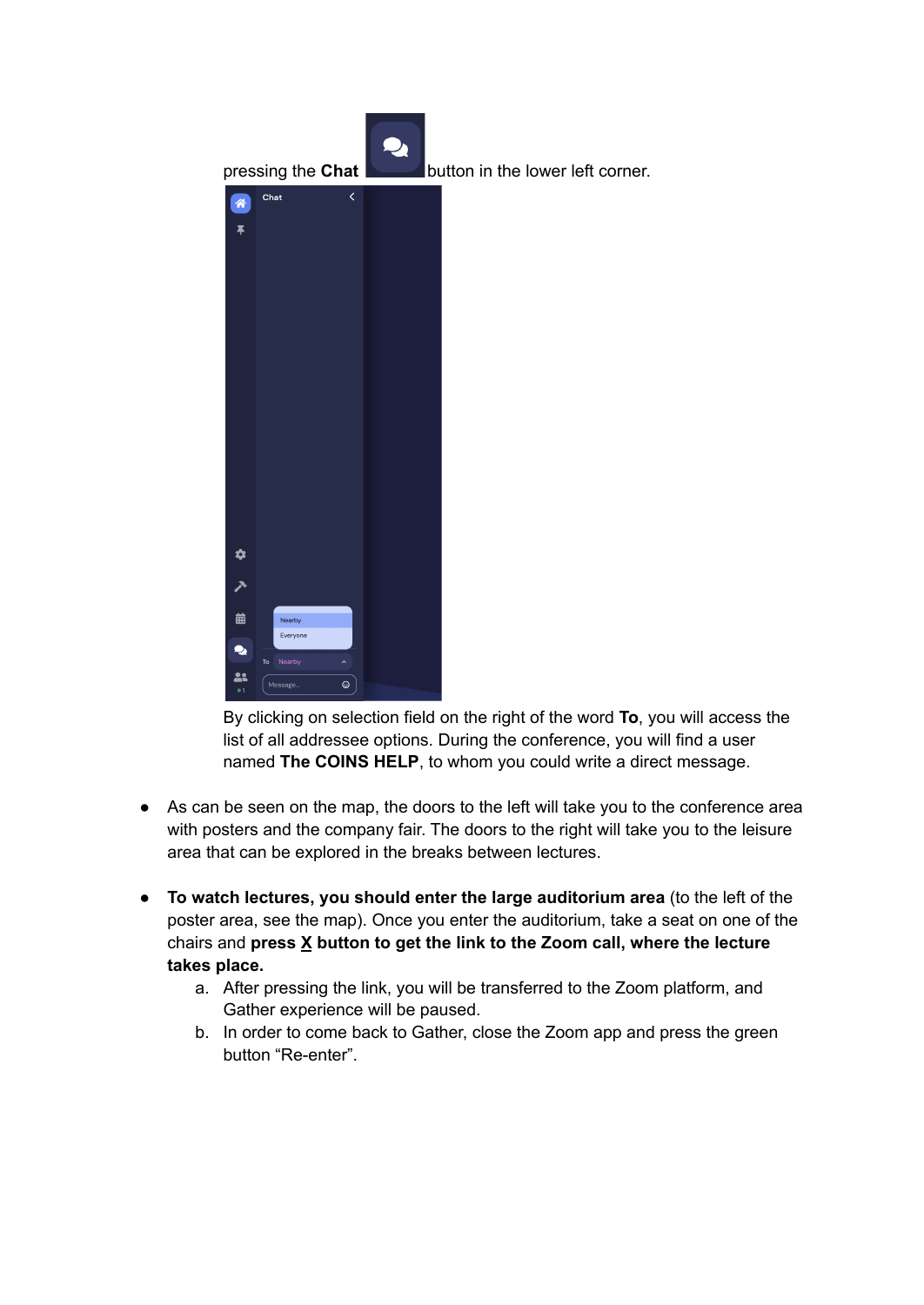## **Using Gather**

● Walk around the space using the arrow keys or WASD keys on your keyboard.



• To unmute, press the crossed red microphone in the lower right corner of

your screen. To mute yourself, press the white microphone icon .

● To interact with objects (the ones that have a yellow edge), press **X** on your keyboard.



● If you enter a crowded room, where it is difficult to move around freely, you can temporarily switch to "ghost mode" by pressing and holding **G** on your keyboard. To return to the normal state, let go of the **G** key.



● At the bottom of the screen, there are 3 buttons in addition to the information about your avatar given:

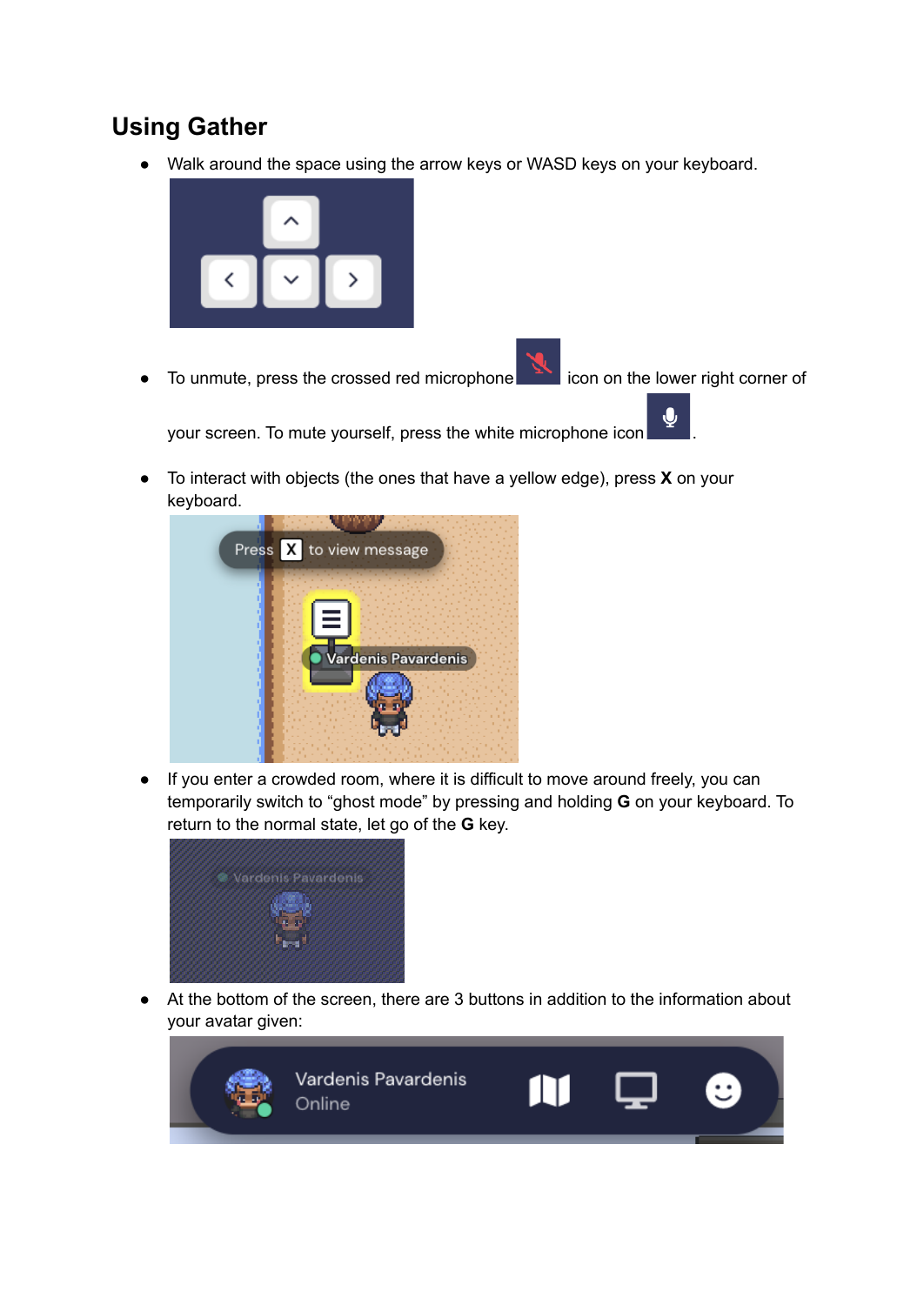a. By pressing on your name, you will open a panel with several buttons:



- i. **Settings** this button will open a panel for the configuration of the Gather experience.
- ii. **Turn On Quiet Mode** this button allows you to restrict the voice from other users – you will only hear those users speaking that are directly next to you.
- iii. **Respawn** this button brings you to the entrance from any place in the conference. This can be useful if your avatar gets stuck somewhere or you want to return to the entrance quickly.
- iv. **Sign In** this button lets you exit the anonymous mode to use your email to register in the Gather platform and continue the experience as a registered user.



b.

The map icon lets you see where in the current room you are located.

- c. The computer icon lets you share your computer screen with other participants located nearby.
- d. The smiley icon lets you express the desired reaction (emote).